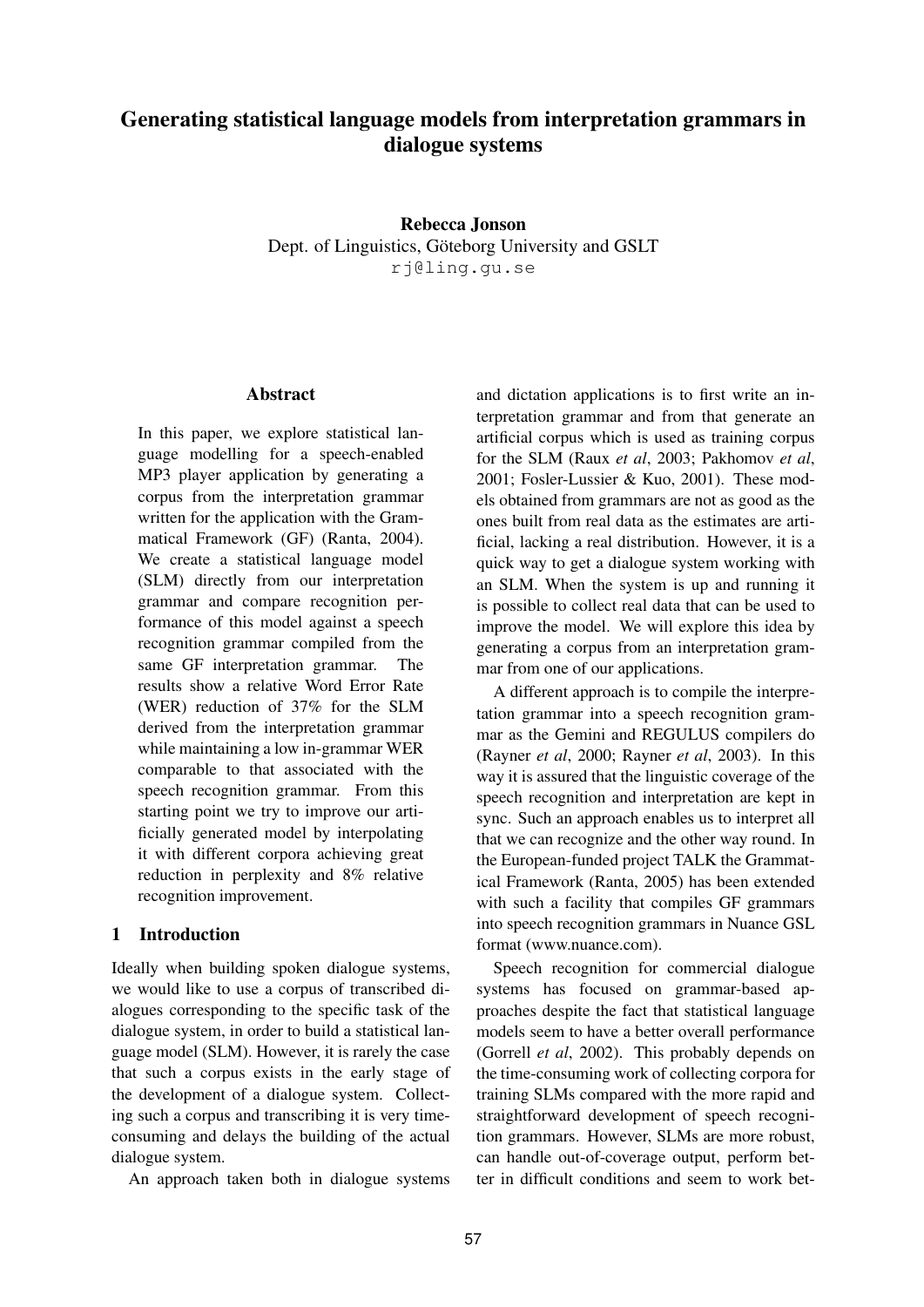ter for naive users (see (Knight *et al*, 2001)) while speech recognition grammars are limited in their coverage depending on how well grammar writers succeed in predicting what users may say (Huang *et al*, 2001).

Nevertheless, as grammars only output phrases that can be interpreted their output makes the following interpretation task easier than with the unpredictable output from an SLM (especially if the speech recognition grammar has been compiled from the interpretation grammar and these are both in sync). In addition, the grammar-based approach in the experiments reported in (Knight *et al*, 2001) outperforms the SLM approach on semantic error rate on in-coverage data. This has lead to the idea of trying to combine both approaches, as shown in (Rayner & Hockey, 2003). This is also something that we are aiming for.

Domain adaptation of SLMs is another issue in dialogue system recognition which involves reusing a successful language model by adapting it to a new domain i.e. a new application (Janiszek *et al*, 1998). If a large corpus is not available for the specific domain but there is a corpus for a collection of topics we could use this corpus and adapt the resulting SLM to the domain. One may assume that the resulting SLM based on a large corpus with a good mixture of topics should be able to capture at least a part of general language use that does not vary from one domain to another. We will explore this idea by using the Gothenburg Spoken Language Corpus (GSLC) (Allwood, 1999) and a newspaper corpus to adapt these to our MP3 domain.

We will consider several different SLMs based on the corpus generated from the GF interpretation grammar and compare their recognition performance with the baseline: a Speech Recognition Grammar in Nuance format compiled from the same interpretation grammar. Hence, what we could expect from our experiment, by looking at earlier research, is very low word error rate for our speech recognition grammar on in-grammar coverage but a lot worse performance on out-ofgrammar coverage. The SLMs we are considering should tackle out-of-grammar utterances better and it will be interesting to see how well these models built from the grammar will perform on in-grammar utterances.

This study is organized as follows. Section 2 introduces the domain for which we are doing language modelling and the corpora we have at our disposal. Section 3 will describe the different SLMs we have generated. Section 4 describes the evaluation of these and the results. Finally, we review the main conclusions of the work and discuss future work.

## **2 Description of Corpora**

### **2.1 The MP3 corpus**

The domain that we are considering in this paper is the domain of an MP3 player application. The talking MP3 player, DJGoDiS, is one of several applications that are under development in the TALK project. It has been built with the TrindiKit toolkit (Larsson *et al*, 2002) and the GoDiS dialogue system (Larsson, 2002) as a GoDiS application and works as a voice interface to a graphical MP3 player. The user can among other things change settings, choose stations or songs to play and create playlists. The current version of DJ-GoDiS works in both English and Swedish.

The interpretation and generation grammars are written with the GF grammar formalism. GF is being further developed in the project to adapt it to the use in spoken dialogue systems. This adaptation includes the facility of generating Nuance recognition grammars from the interpretation grammar and the possibility of generating corpora from the grammars. The interpretation grammar for the domain, written in GF, translates user utterances to dialogue moves and thereby holds all possible interpretations of user utterances (Ljunglöf *et al*, 2005). We used GF's facilities to generate a corpus in Swedish consisting of all possible meaningful utterances generated by the grammar to a certain depth of the analysis trees in GF's abstract syntax as explained in (Weilhammer *et al*, 2006). As the current grammar is under development it is not complete and some linguistic structures are missing. The grammar is written on the phrase level accepting spoken language utterances such as e.g. "next, please".

The corpus of possible user utterances resulted in around 320 000 user utterances (about 3 million words) corresponding to a vocabulary of only 301 words. The database of songs and artists in this first version of the application is limited to 60 Swedish songs, 60 Swedish artists, 3 albums and 3 radio stations. The vocabulary may seem small if you consider the number of songs and artists included, but the small size is due to a huge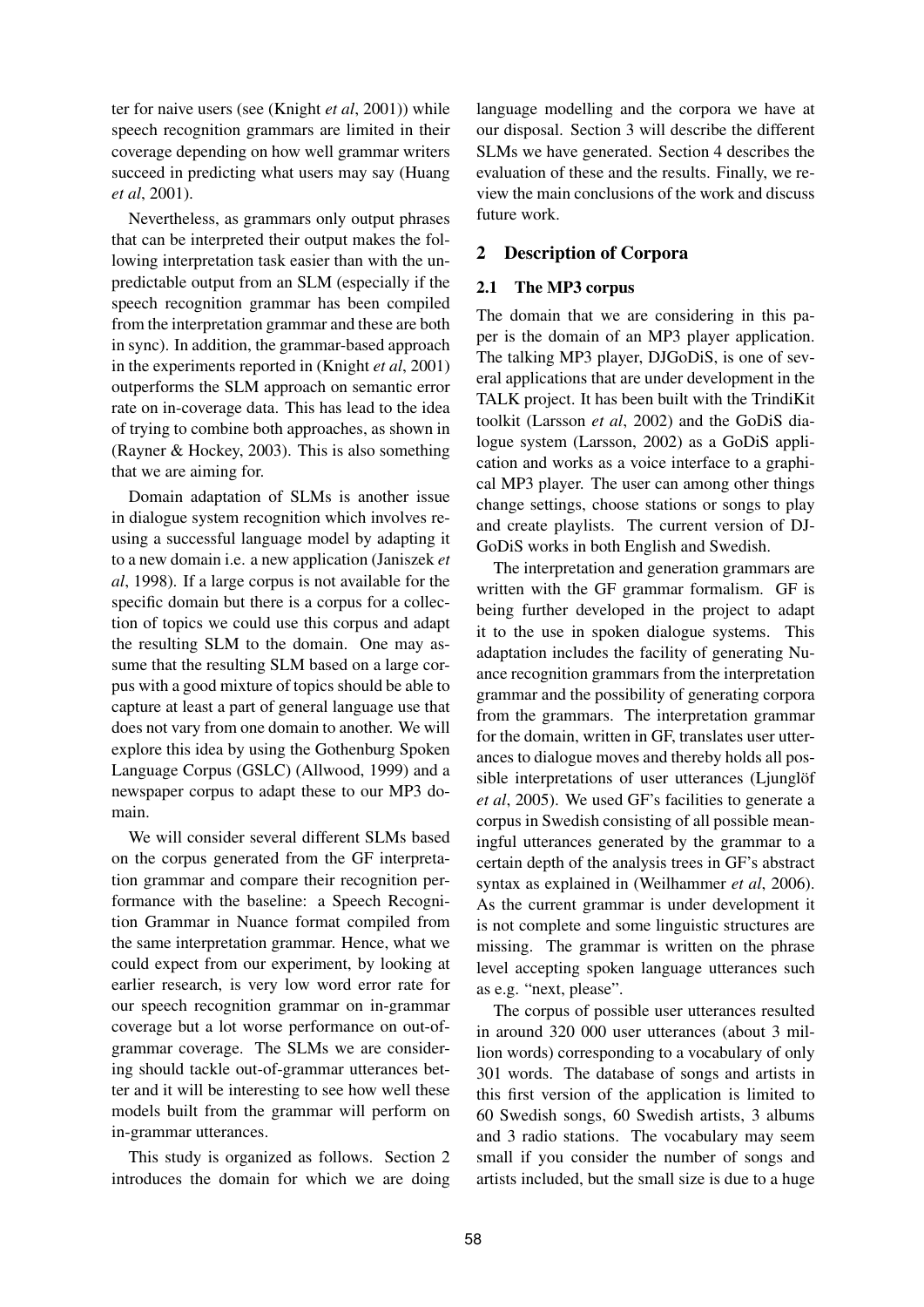overlap of words in songs and artists as pronouns (such as *Jag* (*I*) and *Du* (*You*)) and articles (such as *Det* (*The*)) are very common. This corpus is very domain specific as it includes many artist names, songs and radio stations that often consist of rare words. It is also very repetitive covering all combinations of songs and artists in utterances such as "I want to listen to Mamma Mia with Abba". All utterances in the corpus occur exactly once.

## **2.2 The GSLC corpus**

The Gothenburg Spoken Language (GSLC) corpus consists of transcribed Swedish spoken language from different social activities such as auctions, phone calls, meetings, lectures and taskoriented dialogue (Allwood, 1999). To be able to use the GSLC corpus for language modelling it was pre-processed to remove annotations and all non-alphabetic characters. The final GSLC corpus consisted of a corpus of about 1,300,000 words with a vocabulary of almost 50,000 words.

#### **2.3 The newspaper corpus**

We have also used a corpus consisting of a collection of Swedish newspaper texts of 397 million words.<sup>1</sup> Additionally, we have created a subcorpus of the newspaper corpus by extracting only the sentences including domain related words. With domain related words we mean typical words for an MP3 domain such as "music", "mp3-player", "song" etc. This domain vocabulary was handcrafted. The domain-adapted newspaper corpus, obtained by selecting sentences where these words occurred, consisted of about 15 million words i.e. 4% of the larger corpus.

## **2.4 The Test Corpus**

To collect a test set we asked students to describe how they would address a speech-enabled MP3 player by writing Nuance grammars that would cover the domain and its functionality. Another group of students evaluated these grammars by recording utterances they thought they would say to an MP3 player. One of the Nuance grammars was used to create a development test set by generating a corpus of 1500 utterances from it. The corpus generated from another grammar written by some other students was used as evaluation test set. Added to the evaluation test set were the transcriptions of the recordings made by the third

 $1$ This corpus was made available by Leif Grönqvist, Dept. of Linguistics, Göteborg University

group of students that evaluated both grammars. This resulted in a evaluation test set of 1700 utterances.

The recording test set was made up partly of the students' recordings. Additional recordings were carried out by letting people at our lab record randomly chosen utterances from the evaluation test set. We also had a demo running for a short time to collect user interactions at a demo session. The final test set included 500 recorded utterances from 26 persons. This test set has been used to compare recognition performance between the different models under consideration.

The recording test set is just an approximation to the real task and conditions as the students only capture how they think they would act in an MP3 task. Their actual interaction in a real dialogue situation may differ considerably so ideally, we would want more recordings from dialogue system interactions which at the moment constitutes only a fifth of the test set. However, until we can collect more recordings we will have to rely on this approximation.

In addition to the recorded evaluation test set, a second set of recordings was created covering only in-grammar utterances by randomly generating a test set of 300 utterances from the GF grammar. These were recorded by 8 persons. This test set was used to contrast with a comparison of ingrammar recognition performance.

#### **3 Language modelling**

To generate the different trigram language models we used the SRI language modelling toolkit (Stolcke, 2002) with Good-Turing discounting.

The first model was generated directly from the MP3 corpus we got from the GF grammar. This simple SLM (named MP3GFLM) has the same vocabulary as the Nuance Grammar and models the same language as the GF grammar. This model was chosen to see if we could increase flexibility and robustness in such a simple way while maintaining in-grammar performance.

We also created two other simple SLMs: a class-based one (with the classes Song, Artist and Radiostation) and a model based on a variant of the MP3 corpus where the utterances in which songs and artists co-occur would only match real artist-song pairs (i.e. including some music knowledge in the model).

These three SLMs were the three basic MP3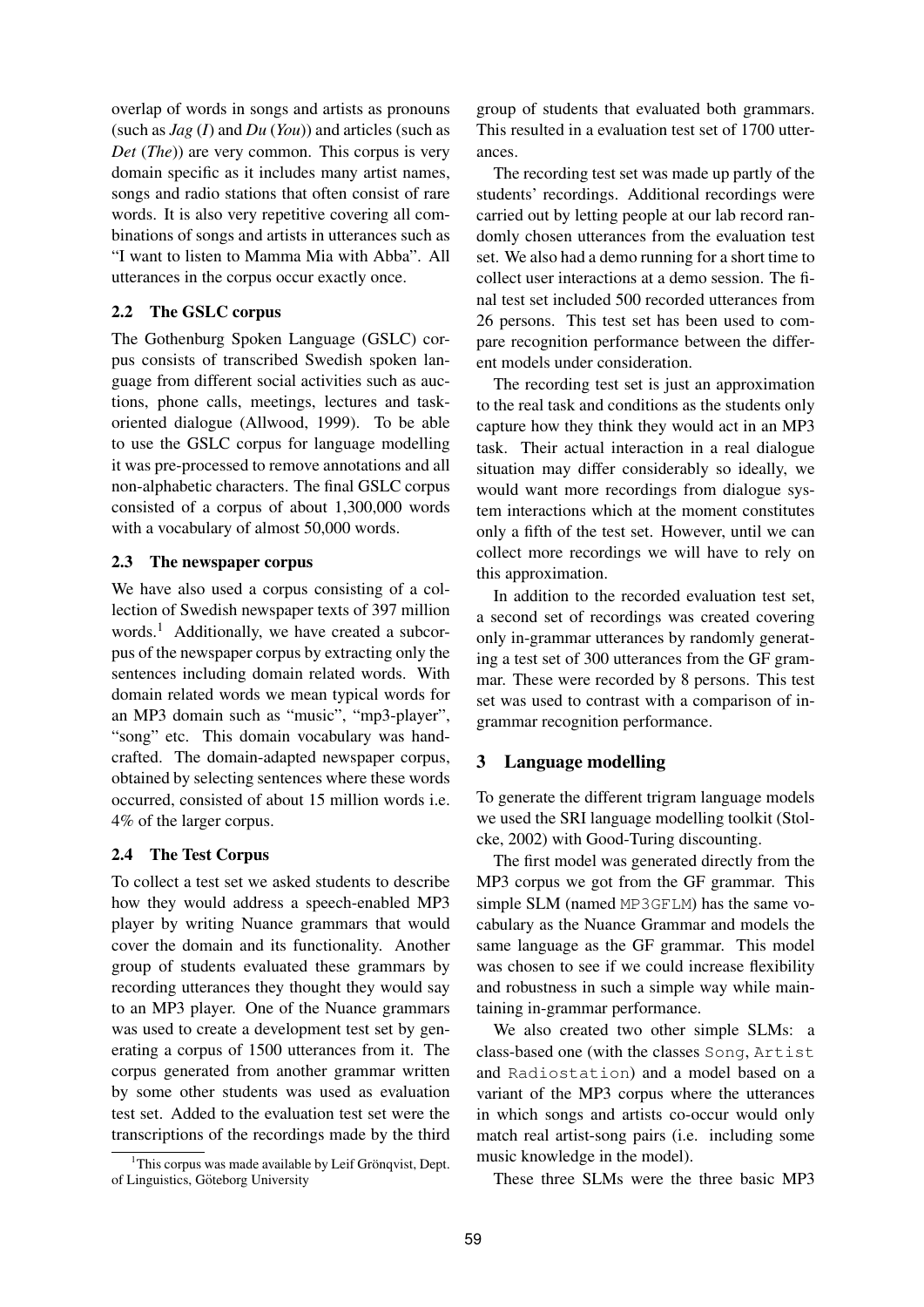models considered although we only report the results for the MP3GFLM in this article (the classbased model gave a slightly worse result and the a other slightly better result).

In addition to this we used our general corpora to produce three different models: GSLCLM from the GSLC corpus, NewsLM from the newspaper corpus and DomNewsLM from the domain adapted newspaper Corpus.

## **3.1 Interpolating the GSLC corpus and the MP3 corpus**

A technique used in language modelling to combine different SLMs is linear interpolation (Jelinek & Mercer, 1980). This is often used when the domain corpus is too small and a bigger corpus is available. There have been many attempts at combining domain corpora with news corpora, as this has been the biggest type of corpus available and this has given slightly better models (Janiszek *et al*, 1998; Rosenfeld, 2000a). Linear interpolation has also been used when building state dependent models by combining the state models with a general domain model (Xu & Rudnicky, 2000; Solsona *et al*, 2002).

Rosenfeld (Rosenfeld, 2000a) argues that a little more domain corpus is always better than a lot more training data outside the domain. Many of these interpolation experiments have been carried out by adding news text, i.e. written language. In this experiment we are going to interpolate our domain model (MP3GFLM) with a spoken language corpus, the GSLC, to see if this improves perplexity and recognition rates. As the MP3 corpus is generated from a grammar without probabilities this is hopefully a way to obtain better and more realistic estimates on words and word sequences. Ideally, what we would like to capture from the GSLC corpus is language that is invariant from domain to domain. However, Rosenfeld (Rosenfeld, 2000b) is quite pessimistic about this, arguing that this is not possible with today's interpolation methods. The GSLC corpus is also quite small.

The interpolation was carried out with the SRILM toolkit<sup>2</sup> based on equation 1.

$$
MixGSLCMP3GF = \lambda * MP3GFLM + (1 - \lambda) * GSLCLM
$$
<sup>(1)</sup>

The optimal lambda weight was estimated to 0.65 with the SRILM toolkit using the development test set.

## **3.2 Interpolating the newspaper corpus and the MP3 corpus**

We also created two models in the same way as above by interpolating the two variants of the news corpus with our simplest model.

 $MixNewsMP3GF = \lambda * MP3GFLM + (1 - \lambda) * NewsLM$ (2)

 $M$ ixDomNewsMP3GF =  $\lambda * MP3GFLM+(1-\lambda)*DomNewsLM$ 

(3)

In addition to these models we created a model where we interpolated both the GSLC model and the domain adapted newspaper model with MP3GFLM. This model was named TripleLM.

#### **3.2.1 Choice of vocabulary**

The resulting mixed models have a huge vocabulary as the GSLC corpus and the newspaper corpus include thousands of words. This is not a convenient size for recognition as it will affect accuracy and speed. Therefore we tried to find an optimal vocabulary combining the small MP3 vocabulary of around 300 words with a smaller part of the GSLC vocabulary and the newspaper vocabulary.

We used the the CMU toolkit (Clarkson & Rosenfeld, 1997) to obtain the most frequent words of the GSLC corpus and the News Corpus. We then merged these vocabularies with the small MP3 vocabulary. It should be noted that the overlap between the most frequent GSLC words and the MP3 vocabulary was quite low (73 words for the smallest vocabulary) showing the peculiarity of the MP3 domain. We also added the vocabulary used for extracting domain data to this mixed vocabulary. This merging of vocabularies resulted in a vocabulary of 1153 words. The vocabulary for the MP3GFLM and the MP3NuanceGr is the small MP3 vocabulary.

## **4 Evaluation and Results**

#### **4.1 Perplexity measures**

The 8 SLMs (all using the vocabulary of 1153 words) were evaluated by measuring perplexity with the tools SRI provides on the evaluation test set of 1700 utterances.

In Table 1 we can see a dramatic perplexity reduction with the mixed models compared to the simplest of our models the MP3GFLM. Surprisingly, the GSLCLM models the test set better than

<sup>&</sup>lt;sup>2</sup>http://www.speech.sri.com/projects/srilm, as of 2005.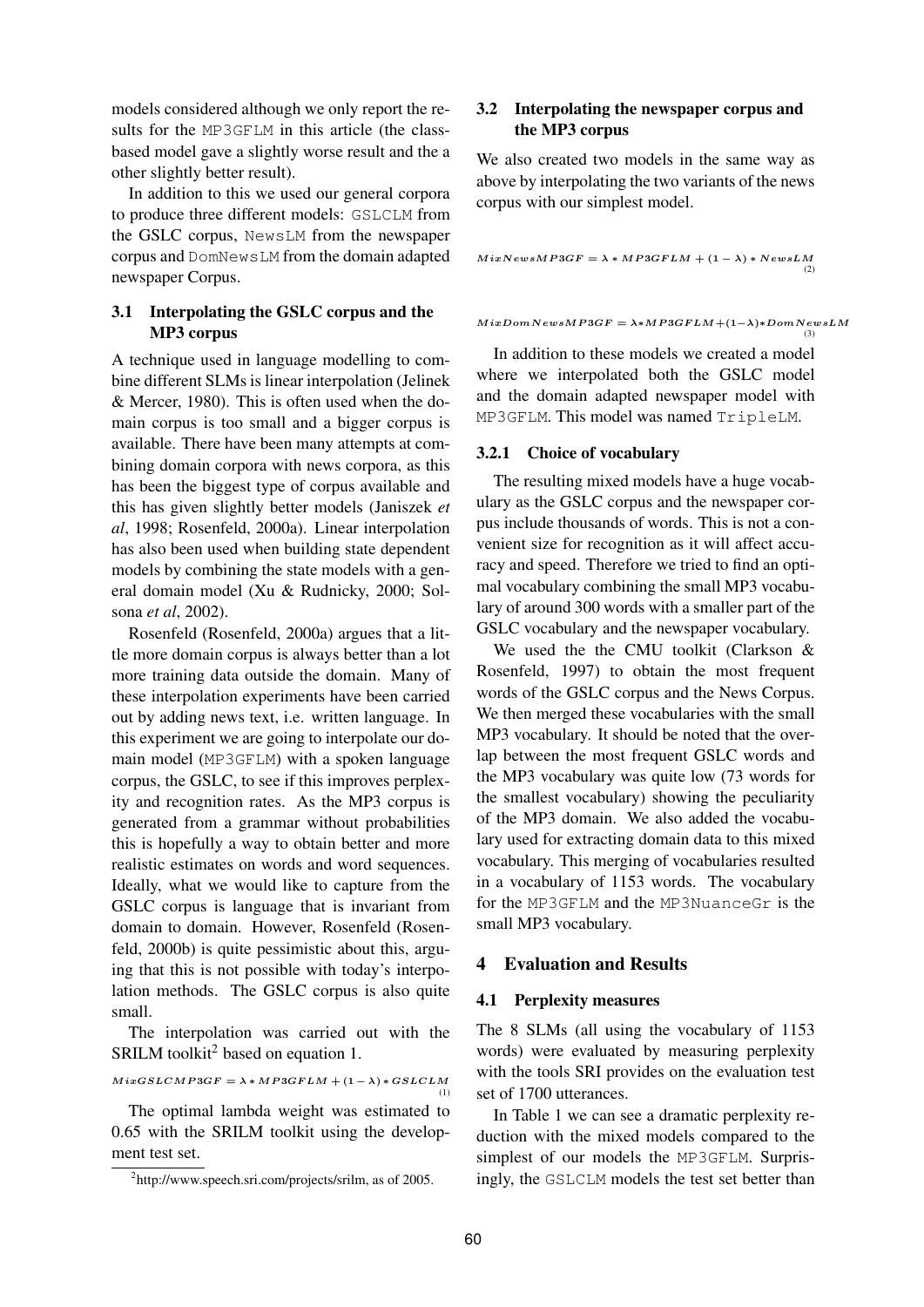Table 1: *Perplexity for the different SLMs.*

| LM              | Perplexity |
|-----------------|------------|
| MP3GFLM         | 587        |
| <b>GSLCLM</b>   | 350        |
| NewsLM          | 386        |
| DomNewsLM       | 395        |
| MixGSLCMP3GF    | 65         |
| MixNewsMP3GF    | 78         |
| MixDomNewsMP3GF | 88         |
| TripleLM        | 54         |

the MP3GFLM which indicates that our MP3 grammar is too restricted and differs considerably from the students' grammars.

Lower perplexity does not necessarily mean lower word error rates and the relation between these two measures is not very clear. One of the reasons that language model complexity does not measure the recognition task complexity is that language models do not take into account acoustic confusability (Huang *et al*, 2001; Jelinek, 1997). According to Rosenfeld (Rosenfeld, 2000a), a perplexity reduction of 5% is usually practically not significant, 10-20% is noteworthy and a perplexity reduction of 30% or more is quite significant. The above results of the mixed models could then mean an improvement in word error rate over the baseline model MP3GFLM. This has been tested and is reported in the next section. In addition, we want to test if we can reduce word error rate using our simple SLM opposed to the Nuance grammar (MP3NuanceGr) which is our recognition baseline.

#### **4.2 Recognition rates**

The 8 SLMs under consideration were converted with the SRILM toolkit into a format that Nuance accepts and then compiled into recognition packages. These were evaluated with Nuance's batch recognition program on the recorded evaluation test set of 500 utterances (26 speakers). Table 2 presents word error rates (WER) and in parenthesis N-Best (N=10) WER for the models under consideration and for the Nuance Grammar.

As seen, our simple SLM, MP3GFLM, improves recognition performance considerably compared with the Nuance grammar baseline (MP3NuanceGr) showing a much more robust behaviour to the data. Remember that these two models have the same vocabulary and are both de-

Table 2: *Word error rates(WER) for the recording test set*

| LM              | WER(NBest)    |
|-----------------|---------------|
| MP3GFLM         | 37.11 (29.48) |
| <b>GSLCLM</b>   | 83.04 (71.51) |
| <b>NewsLM</b>   | 61.62(49.53)  |
| DomNewsLM       | 45.03 (31.58) |
| MixGSLCMP3GF    | 34.58 (22.68) |
| MixNewsMP3GF    | 38.00 (27.37) |
| MixDomNewsMP3GF | 34.07 (22.07) |
| TripleLM        | 33.97 (22.02) |
| MP3NuanceGr     | 59.37 (53.19) |

rived from the same GF interpretation grammar. However the flexibility of the SLM gives a relative improvement of 37% over the Nuance grammar. The models giving the best results are the models interpolated with the GSLC corpus and the domain news corpus in different ways which at best gives a relative reduction in WER of 8% in comparison with MP3GFLM and 43% compared with the baseline. It is interesting to see that the simple way we used to create a domain specific newspaper corpus gives a model that better fits our data than the original much larger newspaper corpus.

### **4.3 In-grammar recognition rates**

To contrast the word error rate performance with in-grammar utterances i.e. utterances that the original GF interpretation grammar covers, we carried out a second evaluation with the in-grammar recordings. We also used Nuance's parsing tool to extract the utterances that were in-grammar from the recorded evaluation test set. These few recordings (5%) were added to the in-grammar test set. The results of the second recognition experiment are reported in Table 3.

| LM              | WER (NBest)   |
|-----------------|---------------|
| MP3GFLM         | 4.95(2.04)    |
| <b>GSLCLM</b>   | 78.07 (64.15) |
| NewsLM          | 48.03 (36.64) |
| DomNewsLM       | 26.34 (15.25) |
| MixGSLCMP3GF    | 14.23 (6,29)  |
| MixNewsMP3GF    | 18.63 (10.22) |
| MixDomNewsMP3GF | 15.57(6.13)   |
| TripleLM        | 15.17(6.05)   |
| MP3NuanceGr     | 3.69(1.49)    |

Table 3: *WER on the in-grammar test set*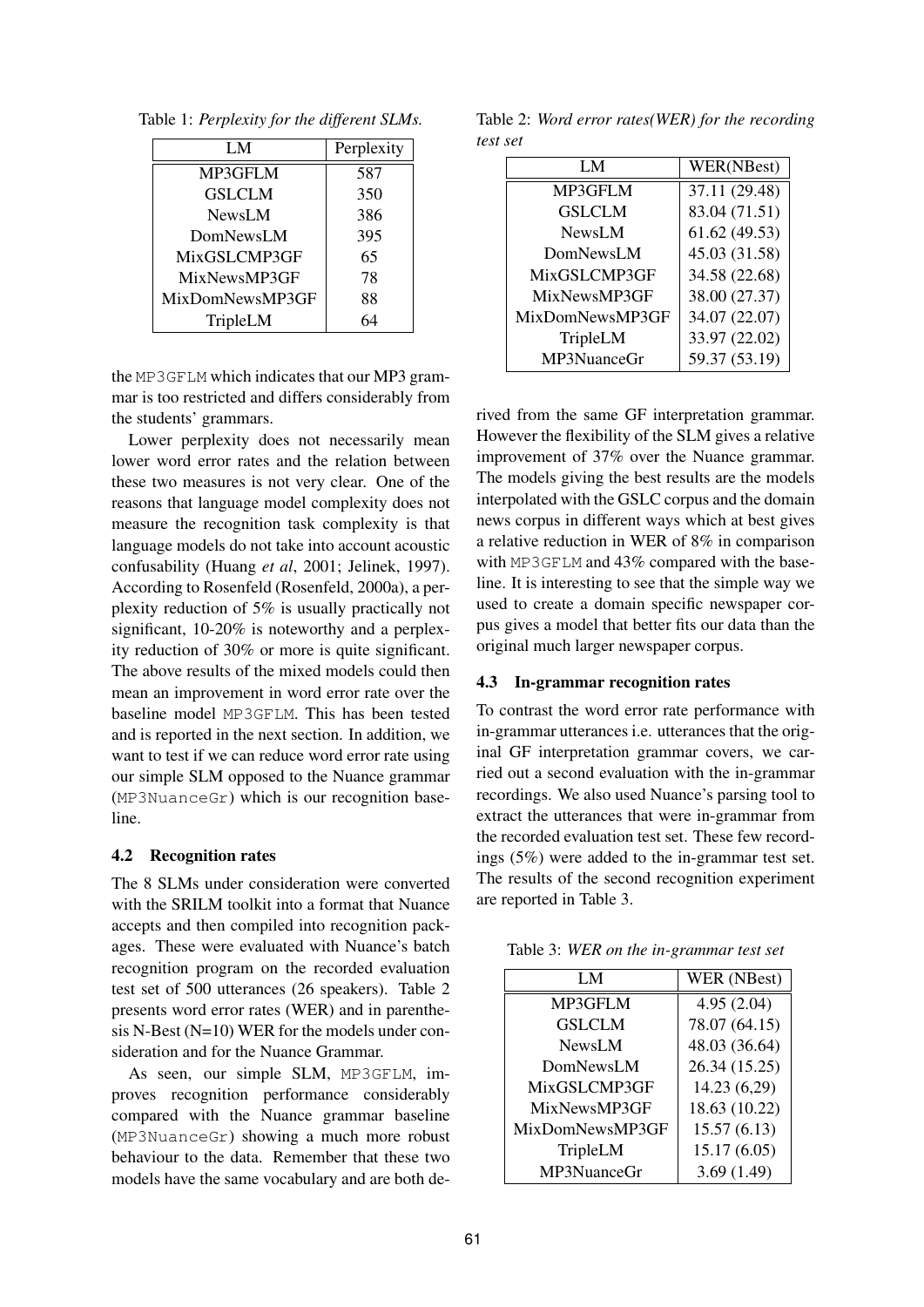The in-grammar results reveal an increase in WER for all the SLMs in comparison to the baseline MP3NuanceGr. However, the simplest model (MP3GFLM), modelling the language of the grammar, do not show any greater reduction in recognition performance.

### **4.4 Discussion of results**

The word error rates obtained for the best models show a relative improvement over the Nuance grammar of 40%. The most interesting result is that the simplest of our models, modelling the same language as the Nuance grammar, gives such an important gain in performance that it lowers the WER with 22%. We used the Chi-square test of significance to statistically compare the results with the results of the Nuance grammar showing that the differences of WER of the models in comparison with the baseline are all significant on the p=0.05 significance level. However, the Chi-square test points out that the difference of WER for in-grammar utterances of the Nuance model and the MP3GFLM is significant on the p=0.05 level. This means that all the statistical language models significantly outperform the baseline i.e. the Nuance Grammar MP3NuanceGr on the evaluation test set (being mostly out-ofcoverage) and that the MP3GFLM outperforms the baseline overall as the difference of WER in the in-grammar test is significant but very small.

However, as the reader may have noticed, the word error rates are quite high, which is partly due to a totally independent test set with out-ofvocabulary words (9% OOV for the MP3GFLM ) indicating that domain language grammar writing is very subjective. The students have captured a quite different language for the same domain and functionality. This shows the risk of a handtailored domain grammar and the difficulty of predicting what users may say. In addition, a fair test of the model would be to measure concept error rate or more specifically dialogue move error rate (i.e. both 'yes' and 'yeah' correspond to the same dialogue move answer(yes)). A closer look at the MP3GFLM results give a hint that in many cases the transcription reference and the recognition hypothesis hold the same semantic content in the domain (e.g. confusing the Swedish prepositions 'i' (into) and 'till' (to) which are both used when referring to the playlist). It was manually estimated that 53% of the recognition hypotheses could be considered as correct in this way opposed to the 65% Sentence Error Rate (SER) that the automatic evaluation gave. This implies that the evaluation carried out is not strictly fair considering the possible task improvement. However, a fair automatic evaluation of dialogue move error rate will be possible only when we have a way to do semantic decoding that is not entirely dependent on the GF grammar rules.

The N-Best results indicate that it could be worth putting effort on re-ranking the N-Best lists as both WER and SER of the N-Best candidates are considerably lower. This could ideally give us a reduction in SER of 10% and, considering dialogue move error rate, perhaps even more. More or less advanced post-process methods have been used to analyze and decide on the best choice from the N-Best list. Several different re-ranking methods have been proposed that show how recognition rates can be improved by letting external processes do the top N ranking and not the recognizer (Chotimongkol & Rudnicky, 2001; van Noord *et al.*, 1997). However, the way that seems most appealing is how (Gabsdil & Lemon, 2004) and (Hacioglu & Ward, 2001) re-rank N-Best lists based on dialogue context achieving a considerable improvement in recognition performance. We are considering basing our re-ranking on the information held in the dialogue information state, knowledge of what is going on in the graphical interface and on dialogue moves in the list that seem appropriate to the context. In this way we can take advantage of what the dialogue system knows about the current situation.

### **5 Concluding remarks and future work**

A first observation is that the SLMs give us a much more robust recognition, as expected. Our best SLMs, i.e. the mixed models, give a 43% relative improvement over the baseline i.e. the Nuance grammar compiled from the GF interpretation grammar. However, this also implies a falling off in in-grammar performance. It is interesting that the SLM that only models the grammar (MP3GFLM), although being more robust and giving a significant reduction in WER rate, does not degrade its in-grammar performance to a great extent. This simple model seems promising for use in a first version of the system with the possibility of improving it when logs from system interactions have been collected. In addition, the vocabu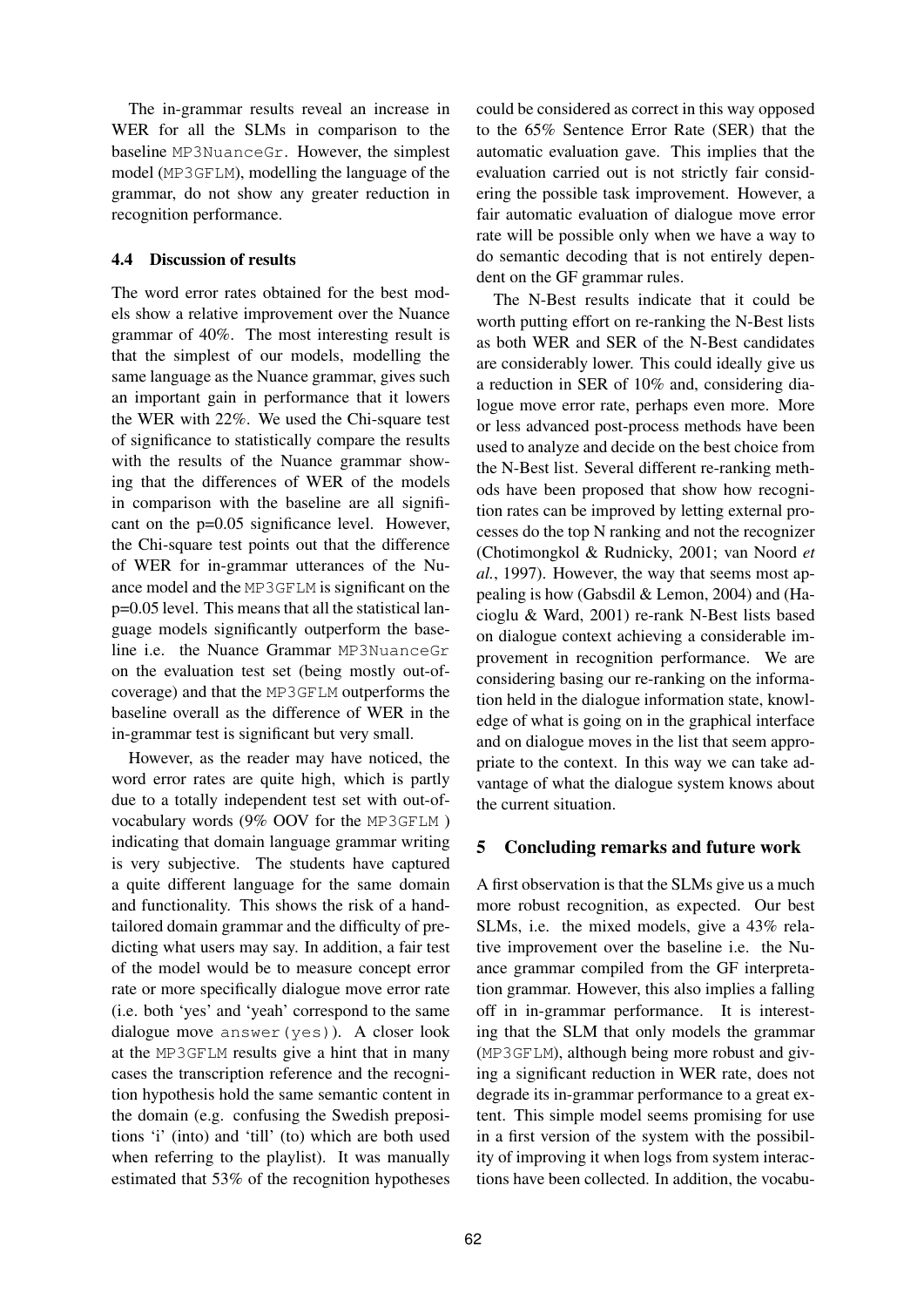lary of this model is in sync with our GF interpretation grammar. The results seem comparable with those obtained by (Bangalore & Johnston, 2004) using random generation to produce an SLM from an interpretation grammar.

Although interpolating our MP3 model with the GSLC corpus and the newspaper corpora gave a large perplexity reduction it did not have as much impact on WER as expected even though it gave a significant improvement. It seems from the tests that the quality of the data is more important than the quantity. This makes extraction of domain data from larger corpora an important issue and increases the interest of generating artificial corpora.

As the approach of using SLMs in our dialogue systems seems promising and could improve recognition performance considerably we are planning to apply the experiment to other applications that are under development in TALK when the corresponding GF application grammars are finished. In this way we hope to find out if there is a tendency in the performance gain of a statistical language model vs its correspondent speech recognition grammar. If so, we have found a good way of compromising between the ease of grammar writing and the robustness of SLMs in the first stage of dialogue system development. In this way we can use the knowledge and intuition we have about the domain and include it in our first SLM and get a more robust behaviour than with a grammar. From this starting point we can then collect more data with our first prototype of the system to improve our SLM.

We have also started to look at dialogue move specific statistical language models (DM-SLMs) by using GF to generate all utterances that are specific to certain dialogue moves from our interpretation grammar. In this way we can produce models that are sensitive to the context but also, by interpolating these more restricted models with the general GF SLM, do not restrict what the users can say but take into account that certain utterances should be more probable in a specific dialogue context. Context-sensitive models and specifically grammars for different contexts have been explored earlier (Baggia *et al*, 1997; Wright *et al*, 1999; Lemon, 2004) but generating such language models artificially from an interpretation grammar by choosing which moves to combine seems to be a new direction. Our first experiments seem promising but the dialogue move specific test sets are too small to draw any conclusions. We hope to report more on this in the near future.

#### **Acknowledgements**

I am grateful to Steve Young, Robin Cooper and the EACL reviewers for comments on previous versions of this paper. I would also like to thank Aarne Ranta, Peter Ljunglöf, Karl Weilhammer and David Hjelm for help with GF and data collection and finally Nuance Communications Inc. for making available the speech recognition software used in this work. This work was supported in part by the TALK project (FP6-IST 507802, http://www.talk-project.org/).

#### **References**

- Allwood, J. 1999. The Swedish Spoken Language Corpus at Göteborg University. In *Fonetik 99*, Gothenburg Papers in Theoretical Linguistics 81. Dept. of Linguistics, University of Göteborg.
- Baggia P., Danieli M., Gerbino E., Moisa L. M., and Popovici C. 1997. Contextual Information and Specific Language Models for Spoken Language Understanding. In *Proceedings of SPECOM'97*, Cluj-Napoca, Romania, pp. 51–56.
- Bangalore S. and Johnston M. 2004. Balancing Data-Driven And Rule-Based Approaches in the Context of a Multimodal Conversational System. In *Proceedings of Human Language Technology conference*. HLT-NAACL 2004.
- Chotimongkol A. and Rudnicky A.I. 2001. N-best Speech Hypotheses Reordering Using Linear Regression. In *Proceedings of Eurospeech 2001*. Aalborg, Denmark, pp. 1829–1832.
- Clarkson P.R. and Rosenfeld R. 1997. Statistical Language Modeling Using the CMU-Cambridge Toolkit. In *Proceedings of Eurospeech*.
- Fosler-Lussier E. and Kuo H.-K. J. 2001. Using Semantic Class Information for Rapid Development of Language Models within ASR Dialogue Systems. In *Proceedings of ICASSP-2001*, Salt Lake City, Utah.
- Gabsdil M. and Lemon O. 2004. Combining Acoustic and Pragmatic Features to Predict Recognition Performance in Spoken Dialogue Systems. In *Proceedings of ACL*, Barcelona.
- Gorrell G., Lewin I. and Rayner M. 2002. Adding Intelligent Help to Mixed Initiative Spoken Dialogue Systems. In *Proceedings of ICSLP-2002*.